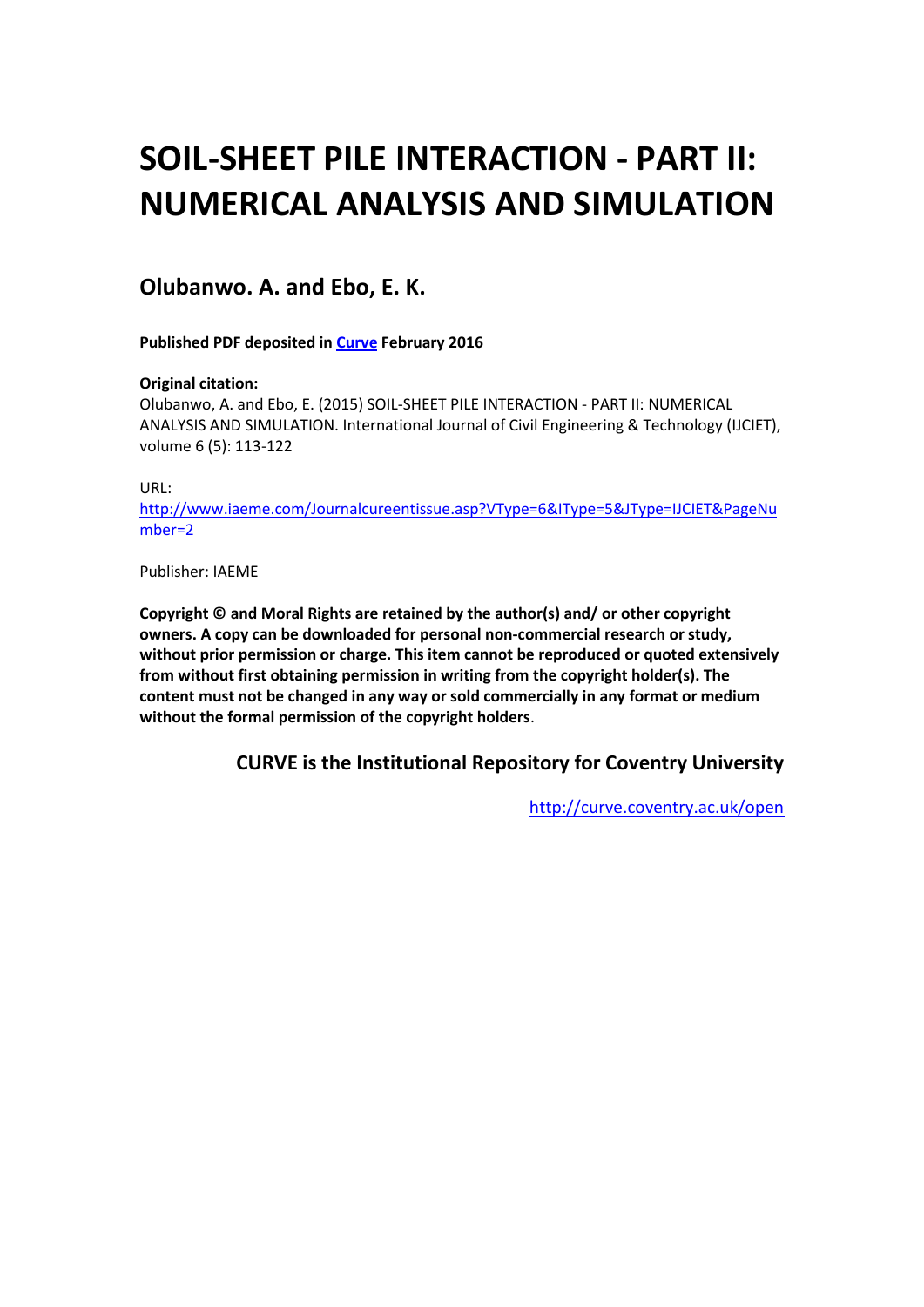## **INTERNATIONAL JOURNAL OF CIVIL ENGINEERING AND ISSUE 6, ISSUE 6, ISSUE 6, ISSUE 6, ISSUE 6, ISSUE 6, ISSUE 6, ISSUE 6, ISSUE 6, ISSUE 6, ISSUE 6, ISSUE 6, ISSUE 6, ISSUE 6, ISSUE 6, ISSUE 6, ISSUE 6, ISSUE 6, ISSUE 6, ISSUE 6, ISSUE 6, ISSUE 6, ISSUE 6, ISSUE 6, ISSUE**

**ISSN 0976 – 6308 (Print) ISSN 0976 – 6316(Online) Volume 6, Issue 5, May (2015), pp. 113-122 © IAEME: www.iaeme.com/Ijciet.asp Journal Impact Factor (2015): 9.1215 (Calculated by GISI) www.jifactor.com** 

**IJCIET** 

**©IAEME** 

# **SOIL-SHEET PILE INTERACTION - PART II: NUMERICAL ANALYSIS AND SIMULATION**

**Adegoke Omotayo Olubanwo<sup>1</sup> , Emmanuel Kelechi Ebo<sup>2</sup>**

**1,2**Department of Civil Engineering, Architecture and Building, Coventry University, Priory Street, Coventry, United Kingdom, CV1 5FB

#### **ABSTRACT**

This study investigates the interaction between soil and the embedded sheet pile wall at the interface which is not generally well captured in the conventional theoretical and design methods. This was implemented by carrying out numerical analysis to study the behavior and response of the two contacting materials using incremental loading technique. The effects of the interaction were investigated in terms of deformations and stress distributions, all based on Finite Element technique. Numerical analyses of sheet pile wall embedded in homogenous and heterogeneous soil strata were performedindependently. The results showed variation between the theoretical conventional design approach and that of the numerical analysis for both anchored and cantilevered sheet pile walls. The numerical analysis showed various cases of overestimation of deformation in assumed homogenous sand by 31.28% compared to the ideal heterogeneous soil layers, with strong indication of the positive contributions of cohesion values in soils generally assumed as cohessionless. Additional study on the possible replacement of embedded conventional steel rebar with Carbon Fibre Reinforced Polymer (CFRP) in concrete sheet pile along corrosive shoreline environment was undertaken. The general response of the CFRP reinforced pile in relation to conventional steel showed no significant variation in terms of horizontal deformation.

**Keyword:** Numerical, Homogeneous, Heterogeneous, Soil, Sheet-pile

#### **1.0 INTRODUCTION**

In an accompanying paper (Olubanwo and Ebo, 2015), a review on the theories and design methods of the interaction between soil and embedded sheet pile wall was presented. As seen, while useful conclusions were drawn from the review, it was not possible to quantify such conclusions in numerical terms. This will be implemented in this paper by employing numerical methods. The numerical work in this case was designed to obtain all necessary results required for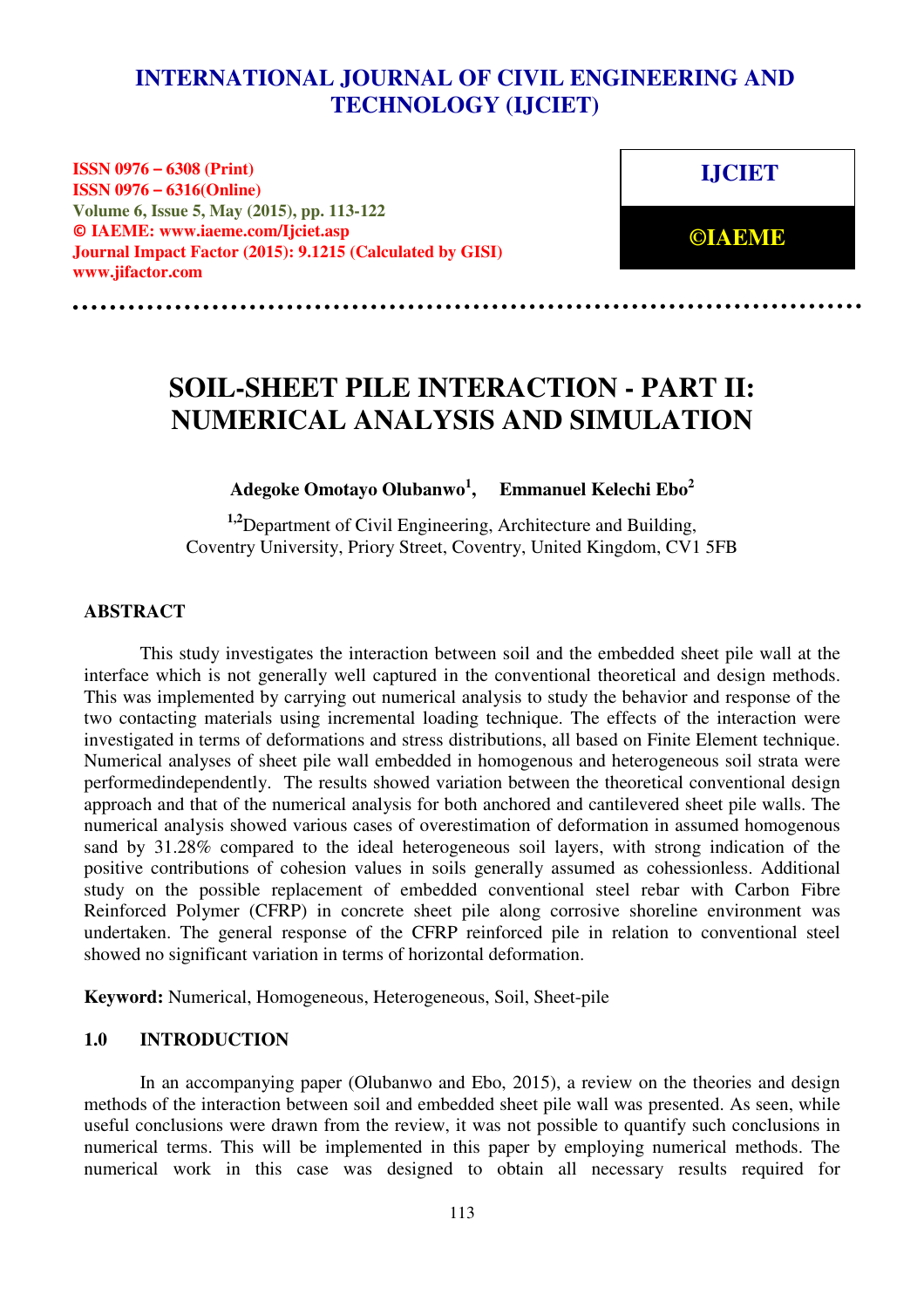adequatesimulations and description of the responses of the deformed configurations of embedded RC concrete sheet pile in soil.

Sheet pile walls are popular civil engineering structures widely used as earth retaining and support system for excavations, waterfront structures, cut-off walls, cofferdams, flood walls etc. to provide lateral earth support. Sheet pile walls can be either anchored or cantilevered depending on various conditions such as embedded soil type, wall height etc. (Ömer, 2012).

Sheet pile walls can be cantilevered for less heights of about 3 to 4.5m or anchored for higher heights for provision of support against tripping or fall due to lateral pressure and forces from retained soil, surcharge load etc. (USACE, 1996).

Conventional design of sheet pile wall is based on limit equilibrium assumptions made up of free and free earth support method with the free earth support method predominantly in use due to simplicity in its approach. This conventional method of design utilises the active and passive earth pressures acting on the sheet pile wall with the failure criterion based on Mohr-Coulomb criterion.

The use of conventional method in design of structures like foundations, slope stability, retaining walls etc. are associated with various shortcomings. However, the use of numerical modeling takes into consideration some of those areas which the conventional method fails to accommodate. For instance, in design of soil retaining structures such as sheet pile walls, the conventional method takes into consideration the design for both internal and external stability, overturning, sliding etc but fails to study the interaction between the structure and backfill e.g soil, the effect on adjacent structures, construction stages, deformation, comparison with field data etc. all of which can be considered in numerical technique. Hence, the use of the numerical method gives a more ideal solution and design output and generally acts as an advanced approach which has the ability of taking more variables into consideration (Laszlo 2006).

This paper among other things investigates some aspects of theoretical modelling assumptions which do not reflect the true behaviour of soil-sheet pile structure, which generally results in over-conservativeness in design, leading to quandary, uncertainty in accuracy of results and varying results for a particular design all of which are detrimental to both the design engineer and the project in general.

#### **2.0 NUMERICAL ANALYSIS, METHODOLOGY AND PROCEDURES**

 Prior to carrying out the numerical study, considerations were given to some inherent challenges associated with the application of FEM and ways of mitigating the challenges were also implemented, these include:

• Modeling and discretization of the geometry - guidelines for description of the geometry problems which includes the number of nodes, mesh size etc. were established.

Modeling of various constituents and selection of parameters - evaluating the need to incorporate some level of advancement and complexity.

Speculative difficulties in computation with comparison and exploitation of various ways of achieving the objectives.

• Obtaining the design output: trying to understand what has happened and observation of deviation from expected result e.g. out-of-balance deformation, abnormal stress distribution etc.

 This study uses results of soil investigation data which include Soil Penetration Test (SPT) and laboratory tests results obtained from an on-going sheet pile project at Onne Port development in Rivers State, Nigeria. The SPT and soil data are shown in Table 1.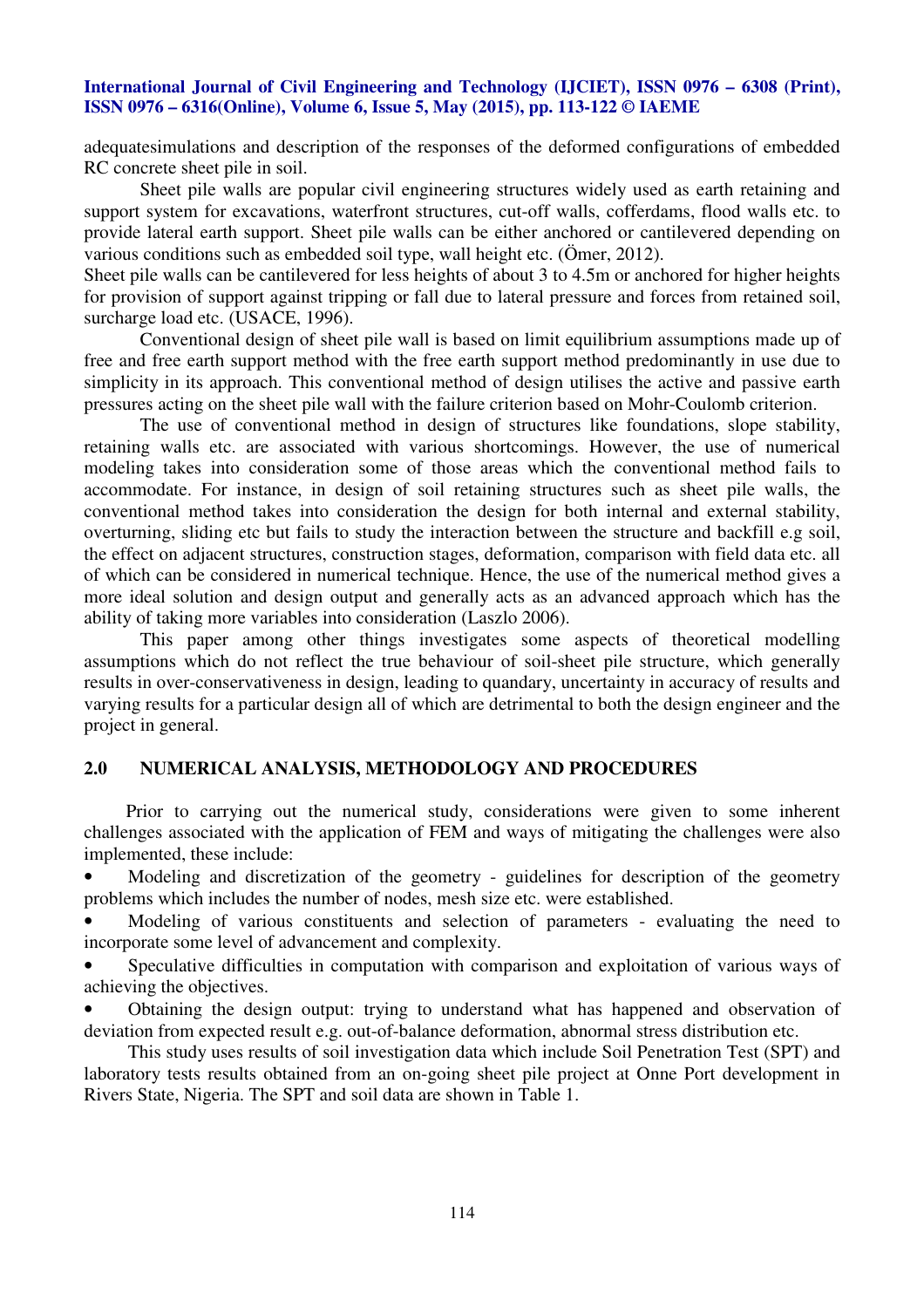| S/N              | Depth       | Description             | Cohesion    | Angle of         | Unit weight,                  |  |  |  |
|------------------|-------------|-------------------------|-------------|------------------|-------------------------------|--|--|--|
|                  | range $(m)$ |                         | $(kN/m^3)$  | internal         | $\gamma$ (kN/m <sup>3</sup> ) |  |  |  |
|                  |             |                         |             | resistance $(0)$ |                               |  |  |  |
|                  | $0 - 2$     | Organic sand            | $\Omega$    | 38               | 16.19                         |  |  |  |
| $\mathcal{D}$    | $2 - 8$     | Soft clay/clayey sand   | 5           | 27               | 19.05                         |  |  |  |
| 3                | $8 - 14$    | Soft to firm silty sand |             | 36               | 21.98                         |  |  |  |
| $\boldsymbol{4}$ | $14 - 22$   | Clay/clayey sand        | 6           | 30               | 17.9                          |  |  |  |
| 5                | $22 - 26$   | Fine grained sand       | $\mathbf 0$ | 37               | 21.75                         |  |  |  |
| 6                | $26 - 35$   | Medium grained sand     | $\Omega$    | 39               | 21.86                         |  |  |  |

**Table 2.1: Soil properties and parameters** 

#### **2.1 Method of analysis**

The analysis method comprised geometric modeling of the soil and embedded sheet pile wall using ANSYS FEM code, which allows complicated nonlinear soil behaviour with various interface constitutive laws.

#### **2.1.1 Soil - Sheet pile FEM Modelling**

A two-dimensional plane strain FE model was implementedin each investigation using ANSYS FEM code. For the anchored configuration, a 12m length of sheet pile with an embedment depth of 4m in the soil was considered. Hence, the retained height was 8m with anchorage at 1m below ground surface. For the cantilevered configuration, an 18.2m with embedment depth of 10.2m was considered based on theoretical estimate.

The reinforced concrete sheet pile wall which is a composite of concrete and reinforcements was transformed into a homogenous material applying the transformed section technique. Several models comprising of both anchored and cantilevered wall were modelled with conventional steel and CFRP reinforcements independently for idealised homogenous and stratified soil layers.

The procedures for determining the required embedment and total depth of the sheet pile for both cantilevered and anchored follows the current practice for homogenous sand and is the current practice in sheet pile design using the free earth support method described by limiting equilibrium assumptions given in EuroCode 7 (BS EN 1997) and British Standard 8002 (BS 8002:1994); where both serviceability and ultimate limit state conditions were considered.

#### **2.1.2 Geometry and boundary conditions**

The modelled cantilevered and anchored sheet pile walls are shown in Figures 1.



**Figure 2.1:** (a) Cantilevered sheet pile model (b) Anchored sheet pile model

The modelled soil and sheet pile was properly meshed with finer mesh at the soil-wall contact region which is the main area of interest with boundary conditions which include restraint in the xdirection along the soil depth and fully fixed at the base area of the soil. This was in close relation to the ideal site condition displaying the nature and behaviour of soil.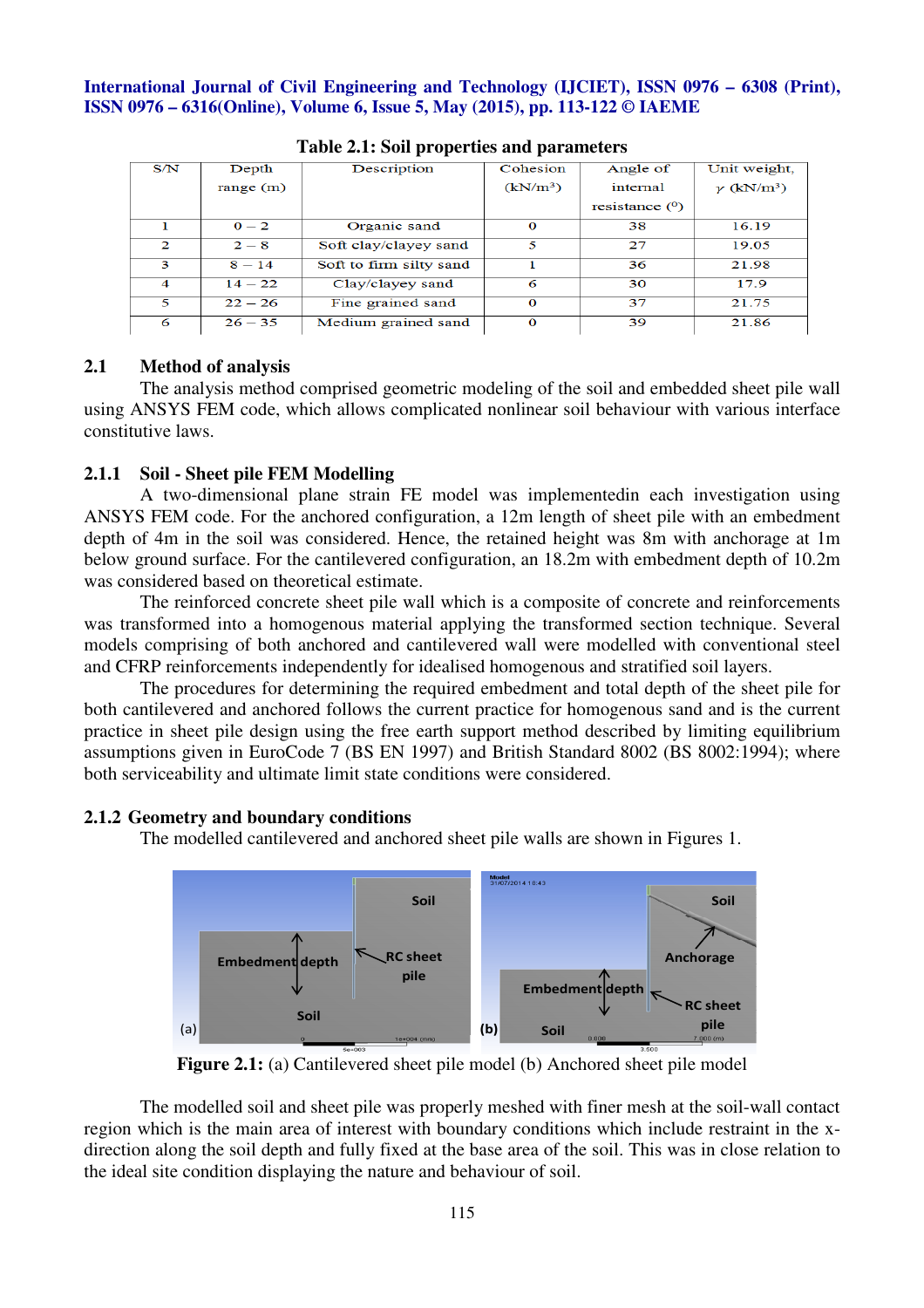#### **2.1.3 Nonlinearity Modeling**

For the modeling of the soil and sheet pile wall, three kinds of nonlinearities associated with the soil and concrete materials were considered, these includes;

- Geometric nonlinearity as a result of the large deflection and strain, stress stiffening of the both members.
- Material nonlinearity due to the creeping and plasticity of the materials. The sheet pile concrete was modelled as a homogeneous isotropic nonlinear inelastic material. The Drucker Prager model selected for the soil model accounted for the material behaviour as its plasticity is applicable to the granular soil and accounting for its friction especially at the interface.
- Nonlinearity of the contact between the soil and sheet pile wall as a result of changing status. Considering the above nonlinearities associated with the model, the Drucker-Prager model which is a simplified and modified von Mises model and frequently applied in most practical cases with the material constants was used due to the following advantages:
- Simple criterion for failure having most of its parameters obtainable from normal triaxial tests.
- Has a smooth surface failure and convenient to use mathematically.
- Takes account of hydrostatic pressure and gives good result as traces of its failure surface on the meridian planes are straight lines which gives room for expectance of reasonable result.
- It takes into consideration the influence of intermediate principle stress unlike the Mohr-Coulomb criterion.

 In terms of contact and interaction modelling, the soil and sheet pile wall are initially in contact with each other, as the two surfaces touch each other they possess the following characteristics;

- They become mutually tangent.
- Do not penetrate into each other.
- Both compressive normal forces and tangential friction forces can be transferred along the two entities.
- They are free to separate and move away from each other.

The interface contact model was introduced using frictional contact option by specifying the TARGET and CONTACT between the members under consideration i.e soil and sheet pile, with the sheet pile wall with higher stiffness value being the target and the soil as the contact. The contact model involved specifying some relevant data to account for the contact behaviour which includes; coefficient of friction, penetration tolerance, pinball region etc with relevant values as contained in Table 2.

| S/N            |                                                         | SOIL                     | <b>CONCRETE</b> |                                                   | <b>STEEL</b>    | <b>CFRP</b>     |
|----------------|---------------------------------------------------------|--------------------------|-----------------|---------------------------------------------------|-----------------|-----------------|
| 1              | <b>Elastic Modulus</b>                                  | $20N/mm^2$               | $30,000N/mm^2$  |                                                   | $210,000N/mm^2$ | $230,000N/mm^2$ |
| $\overline{2}$ | Poison ratio                                            | 0.3                      | 0.2             |                                                   | 0.3             | 0.26            |
| 3              | Coefficient of<br>friction between<br>concrete and soil |                          | 0.3             |                                                   |                 |                 |
|                | TRANSFORMED STEEL AND CONCRETE<br><b>COMPOSITE</b>      |                          |                 | TRANSFORMED CFRP AND CONCRETE<br><b>COMPOSITE</b> |                 |                 |
| 4              | <b>Elastic Modulus</b>                                  | 147.000N/mm <sup>2</sup> |                 | $160.000N/mm^2$                                   |                 |                 |
| 5.             | Poison ratio                                            | 0.27                     |                 | 0.24                                              |                 |                 |

| Table 2.2: Input data for various materials |  |  |  |
|---------------------------------------------|--|--|--|
|                                             |  |  |  |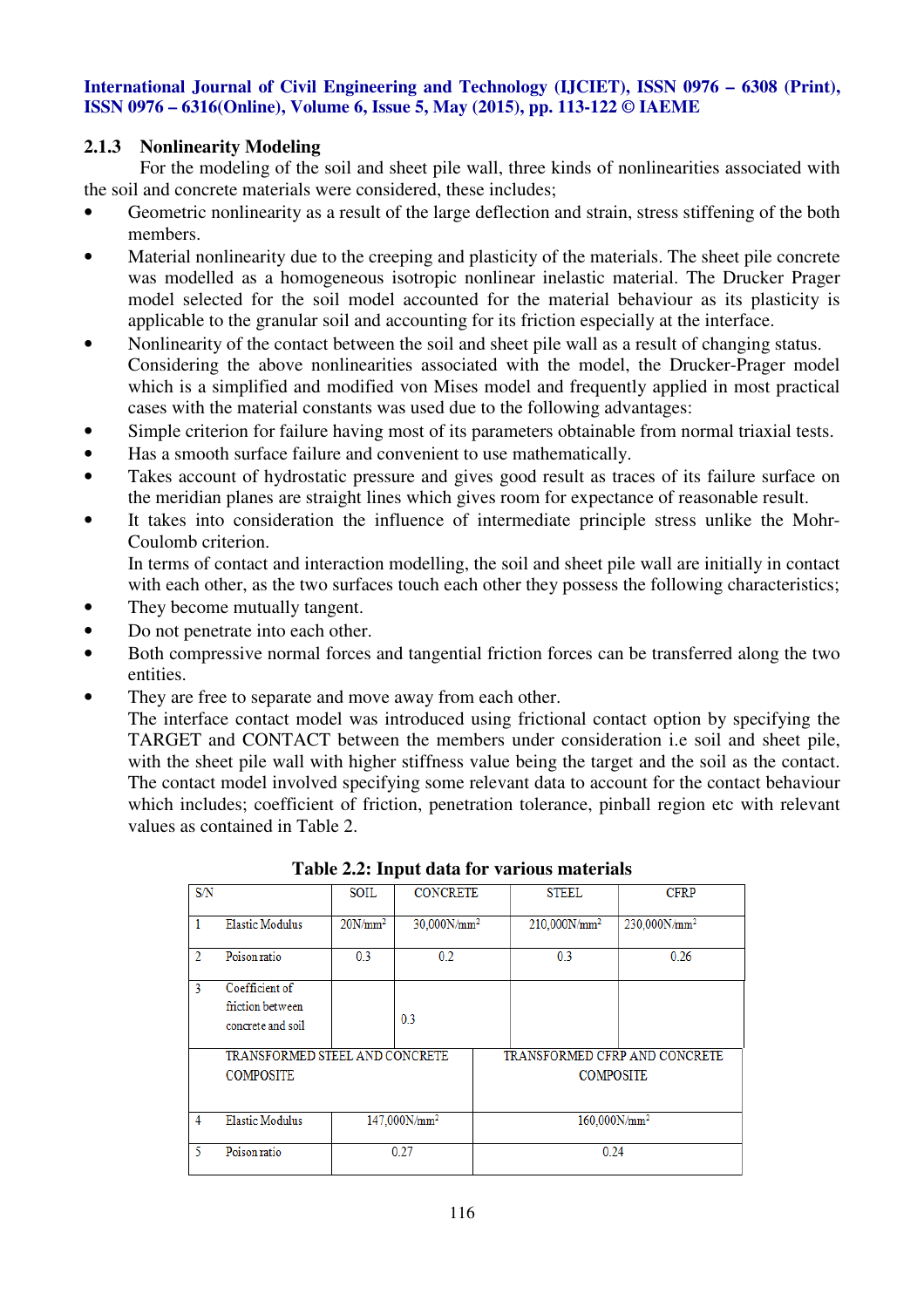The compatibility at the interface is important so as to capture the separation of the sheet pile and soil away from each other during loading. This was achieved by excluding penetration, though a tolerance of 0.1mm was allowed to account for roughness and interaction at the interface. The anchor was bonded to the sheet pile and fixed to the soil which is same as in practice.

#### **2.1.4 Convergence and solution**

Obtaining convergence is one of the key challenges associated with nonlinear FEA; this is a function of the input data, load pattern and general behaviour of the model. For obtaining a converged solution, the solution must start within the radius of convergence. This is unknown but through initial trials better converged solutions were obtained. Incremental load pattern was employed to the analysis taking a step-loading approach to carter for the nonlinearity at different sub-steps so as to obtain converged and verifiable results. The incremental load pattern is as shown graphically in Figure 2.2.



**Figure 2.2:** Incremental loading pattern of the model(Ivančo 2011)

As shown in Figure 2.3, the solution of the model shows a progressive exactness. This is typical of the solver used for the model i.e. Newton-Raphson method which runs iteration of the converged solution using the relation:

$$
[K^T]\{\Delta d\} = \{F\} - \{F^{nr}\}\
$$

2.1

Where  $\{\Delta d\}$  = nodal displacement change.

 ${F} - {F^{nr}}$  = residual/force imbalance.

In carrying out this based on the above criterion, the solution continues until residual,  ${F} - {F^{nr}}$  reduces to a very small value up till the force convergence criterion thereby meeting the condition; residual < criterion i.e  $\|\{R\}\|_1 < (\varepsilon_R R_{ref})$ , the solution is then converged (ANSYS 2010).

#### **3.0 RESULTS ANALYSIS AND DISCUSSIONS**

The analysis of results obtained are carried out in regard to the active and passive earth pressures with plots showing the deformed shapes, stress and strain distribution of the soil and sheet pile obtained from the FEA. The results obtained from both the anchored and cantilevered sheet pile include that from assumed homogenous sandy soil and the model containing the different soil strata and properties.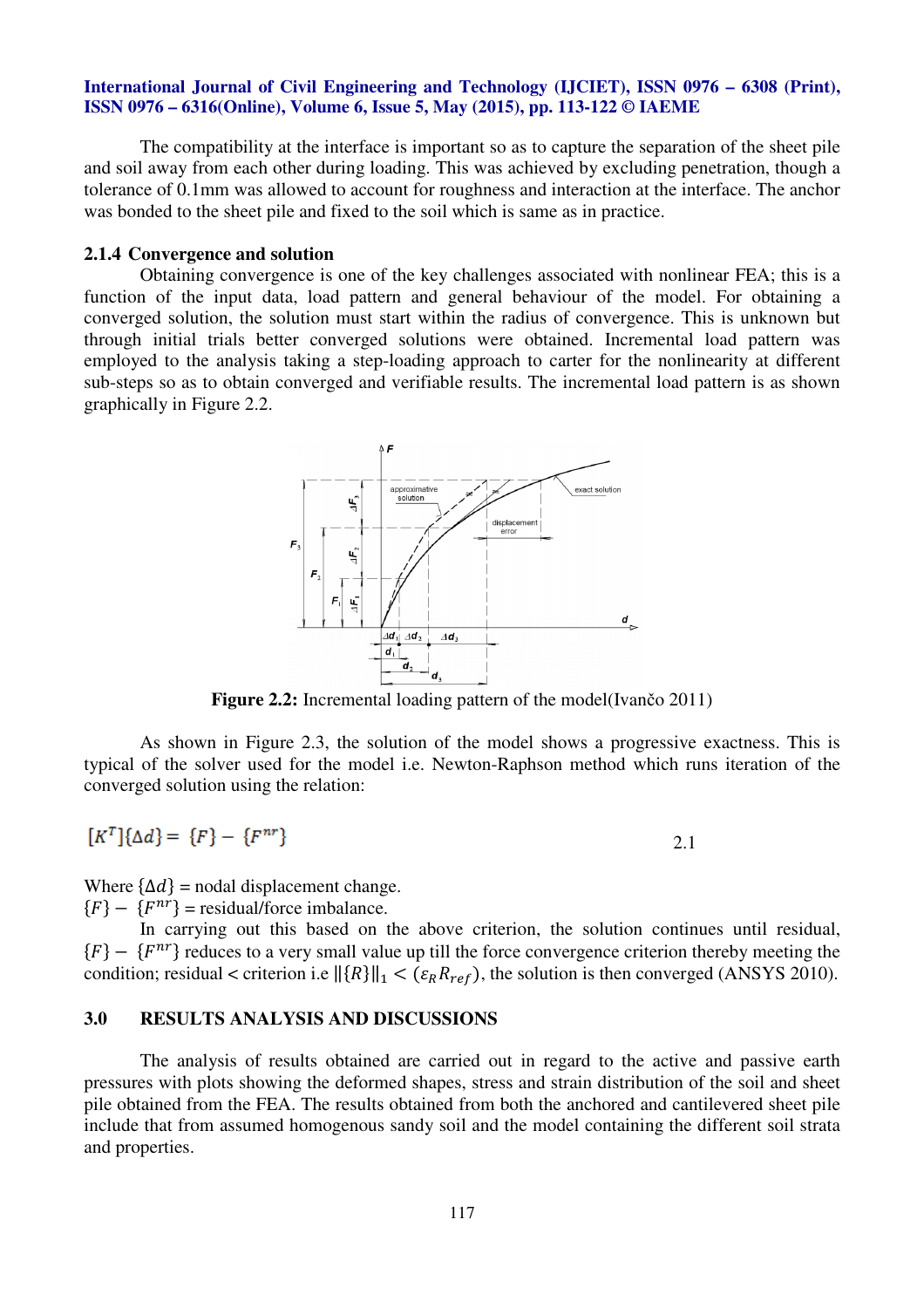#### **3.1 Cantilever Sheet Pile Wall**

Stability of cantilevered sheet pile walls are dependent mainly on the depth of penetration/embeddment into the soil. Generally, the provision of adequate penetration depth which helps to limit the extent of deformation of the wall forms the basis of conventional design which uses limit equilibrum principle,and it's assumed fixed at the toe as shown in Figure 3.1.



**Figure 3.1:** Assumed Support and failure for cantilevered sheet pile wall (Technical Supplement 14R 2007)

#### **3.1.1 Cantilever sheet pile in Homogenous Sand**

Conventional design of cantilever sheet pile walls based on limit equilibrum method takes into consideration the failure mode of the wall under loading by examining the forward rotation of the wall due to inadequate passive resistance. Stability of the wall is achievable from the passive resistance which are mobilised on the portion of the wall embedded to the soil. This includes assumptions that the wall failure mode involves rotation of the wall at a point just above the toe with accompanied passive pressure developed above the point of rotation.

This is true with the FE modeling and analysis carried out in this study. The horizontal displacements or deformations for test specimentsreinforced with steel rebar and CFRP rae given in Figure 3.2.



**Figure 3.2:** Horizontal deformation of wall with Steel& CFRP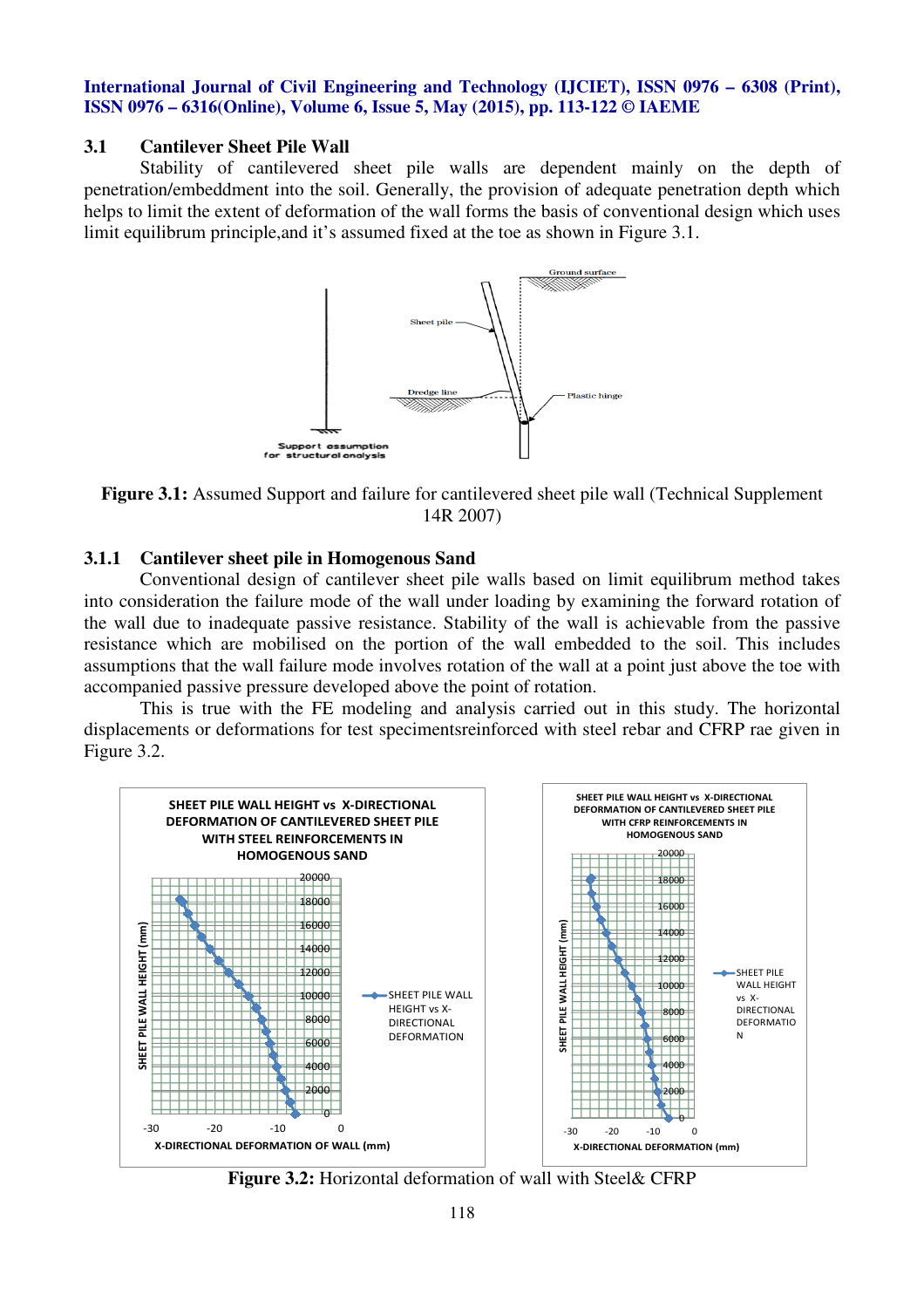In addition to the rotational movement in the horizontal direction as shown indicated earlier, translational motion of 7mm and 6mm in the direction of the passive side the soil was observed about the toe of the wall for steel and CFRP reinforcements respectively.This is illustrated in Figure 3.2. Such phenomenon istypically ingored and cannot easily be detected in the conventional limit equilibrum design approach.

#### **3.1.2 Cantilever sheet pile in Heterogeneous Soil**

Similar translational movement of about 12mm and 2mm for wall reinforced with steel and CFRP respectively was observed. This follows an irregular deformation pattern unlike the smooth curved deformation assumed in conventional designapproach. This is illustrated in Figure 3.3.



**Figure 3.3:** Horizontal deformation of cantilever wall with steel& CFRP

#### **3.2 Anchored Sheet Pile Wall**

For the anchored wall, anchores were provided to reduce the depth of embedment with the support assumptions shown in Figures 3.4. The free-earth support method used in this study is based on the assumption that the stiffness of the sheet pile wall is much higher than that of the soil with insufficient embedment to avoid rotation of the wall despite the wall is in equilibrum.



**Figure 3.4:** Deformation assumptions of anchored wall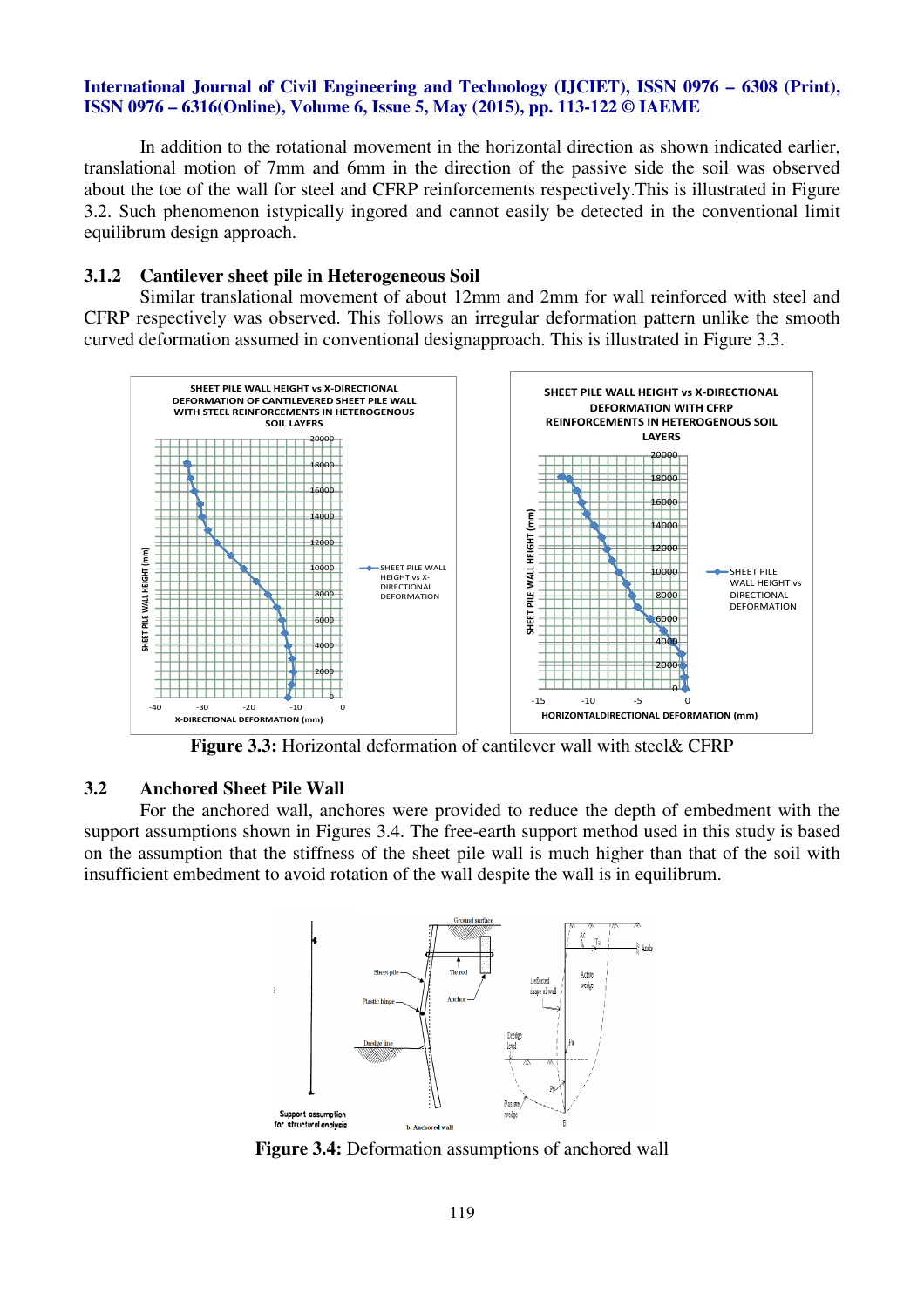The FEA deformation of the sheet pile wall shows a similar response as those assumed in the conventional design method, with contributions of the soil preventing the total failure of the wall, hence imposing contact interaction between the two materials. The deformation of the wall at the point of anchor i.e 1000mm from the top of the wall shows effective anchorage contribution in preventing failure by keeping the wall intact in position.

The movement of the wall towards the retained soil from the toe to the dredgeline level indicates the pasive condition of the wall whereby the passive effect in achieving stabilty is more pronounced. The outward deflection of the wall away from the retained soil gives an indication of the ative conditions behind the wall.

The deformed response shown in Figure 3.5illustrates that most of the wall height is in active condition while the anchor restraint pushing the back inwards to prevent failure.



**Figure 3.5:** Horizontal deformation of anchored sheet pile with steel & CFRP reinforcements

As shown in Figure 3.5, it is evident that the deformation of the anchored sheet pile is similar in both cases, except that the wall reinforced with CFRP exhibits irregular defomation pattern compared to steel reinforced wall.

#### **3.3 Effects of Cohesion / Angle of Friction**

The common practice in the design of sheet piles embedded in soil with small cohesion and large angle of friction value is to assume the soil as evenly cohesionless. This is the approach used in the conventional design method which prominently exists as a design method for clayey or sandy soil. While this simplified approach is acceptable under certain conditions, the effects of varying values of cohesion and angle of internal friction can be outsized in other instances as the case study under consideration (see Table 1). In Figure 3.6 shown below, some of these effects are illustrated.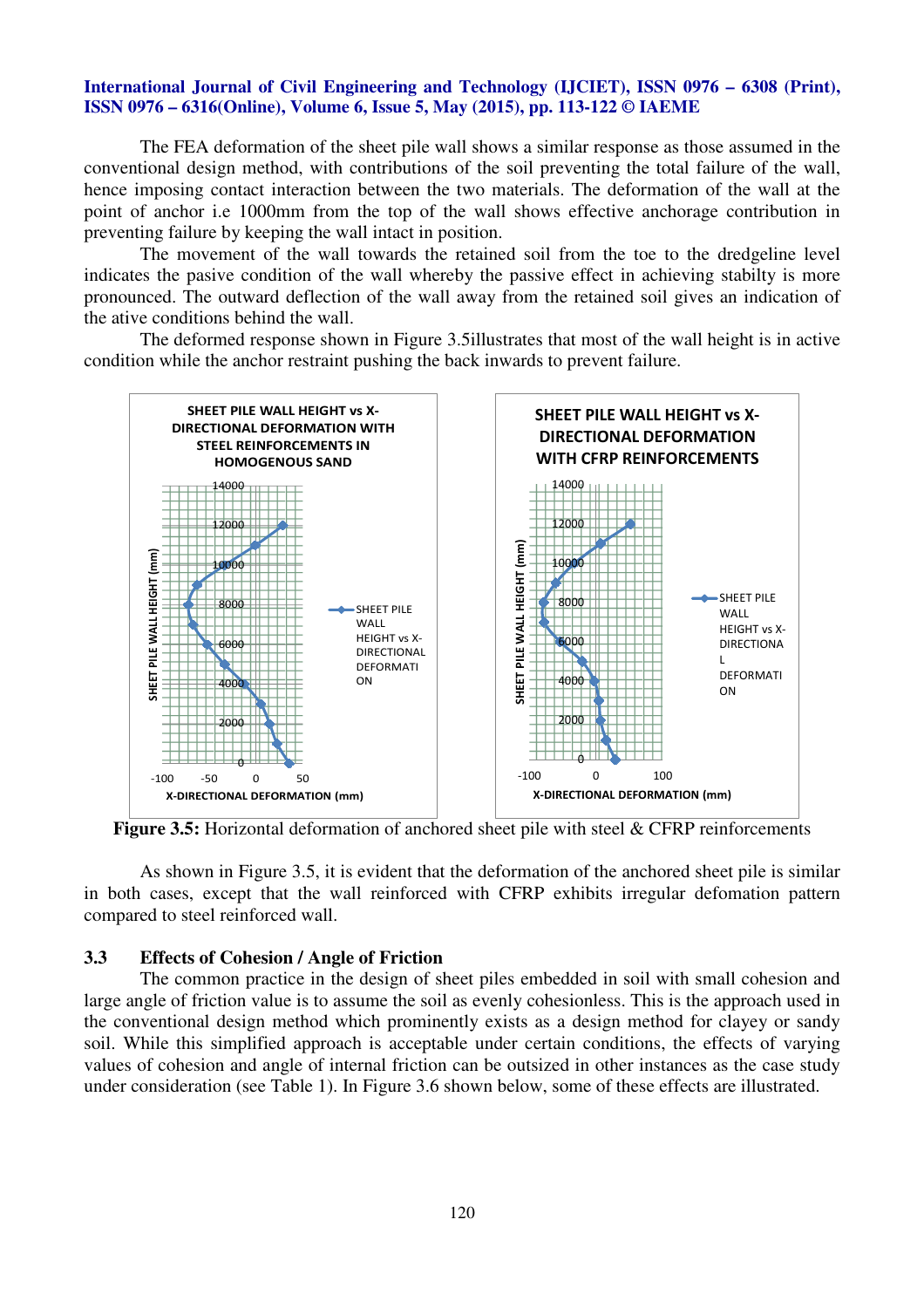

**Figure3.6:** Comparison Effects of varying values of Cohesion / Internal Friction

As seen in Figure 3.6, the deformations of the cantilevered wall embedded in homogenous and heterogeneous soils are 31.833mm and 16.663mm respectively. The deformation factor here is in the other of 2. Hence, the assumed homogeneous sand condition results in overestimation of deformation. This is a clear pitfall of conventional design approach when compare to FEA on two distinct soil types. However, for the anchored walls, no clear difference exists in the deformation response and magnitude.

Typical stress and strain distributions along the height of the sheet pile wall over time to capture the nonlinearity response under time-based incremental loading are presented in Figure 3.7.



**Figure 3.7:** Stress and Strain distributions along the sheet-pile length

#### **4.0 CONCLUSIONS**

From the above analysis and discussions, the following conclusions can be drawn:

• For all test specimens in this numerical study, in addition to the rotational movement of the embedded walls, translational motion about the toe of the walls was also observed. Such phenomenon is ingored and difficult to detect in the conventional limit equilibrum design approach.